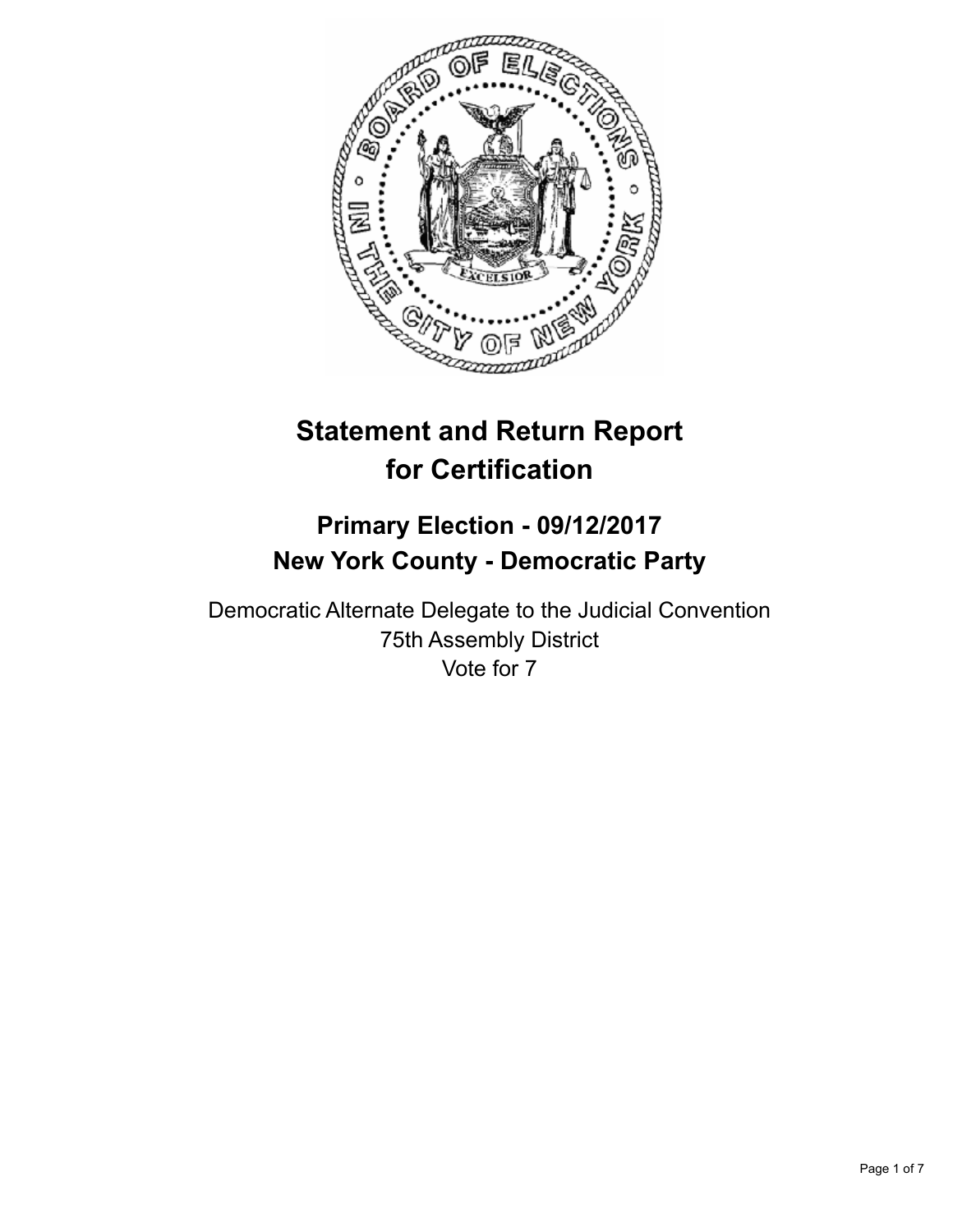

#### **Assembly District 75**

| PUBLIC COUNTER                                                                              | 9,021      |
|---------------------------------------------------------------------------------------------|------------|
| MANUALLY COUNTED EMERGENCY<br>ABSENTEE / MILITARY                                           | 0          |
|                                                                                             | 294        |
| <b>AFFIDAVIT</b>                                                                            | 52         |
| <b>Total Ballots</b>                                                                        | 9,367<br>0 |
| Less - Inapplicable Federal/Special Presidential Ballots<br><b>Total Applicable Ballots</b> | 9,367      |
| JANE B. JACOBS                                                                              |            |
|                                                                                             | 4,584      |
| THOMAS M. HOGAN                                                                             | 3,330      |
| ROBERTO B. ENGLISH                                                                          | 3,416      |
| <b>BRIAN P. MANGAN</b>                                                                      | 2,936      |
| <b>MARINA LUTZ</b>                                                                          | 3,963      |
| DAVID STEWART HUDSON                                                                        | 3,100      |
| MAN LAI LILY FAN                                                                            | 3,667      |
| <b>CHARLES S. BAYOR</b>                                                                     | 1,540      |
| SETH J. WEISSMAN                                                                            | 1,937      |
| NOAH PFEFFERBLIT                                                                            | 1,581      |
| <b>TAYLOR SHUBERT</b>                                                                       | 1,794      |
| CHRIS J. MARCHITELLO                                                                        | 1,582      |
| ABHISHEK PRADHAN (WRITE-IN)                                                                 | 1          |
| ADITYA MUKERJEE (WRITE-IN)                                                                  | 1          |
| ALAN LEBOWITZ (WRITE-IN)                                                                    | 1          |
| ALBERT V. BURNS (WRITE-IN)                                                                  | 1          |
| ALISON FRICK (WRITE-IN)                                                                     | 1          |
| ALIX FREDRIKA KUCKER (WRITE-IN)                                                             | 1          |
| ALLEN HARVEY (WRITE-IN)                                                                     | 1          |
| ALLISON EMANUEL (WRITE-IN)                                                                  | 1          |
| ANDREW G. CELLI JR (WRITE-IN)                                                               | 1          |
| ARI GARIN (WRITE-IN)                                                                        | 2          |
| <b>BARBARA ROSEN (WRITE-IN)</b>                                                             | 1          |
| <b>BONNIE GILLIS (WRITE-IN)</b>                                                             | 1          |
| CAROL DEMECHE (WRITE-IN)                                                                    | 1          |
| CAS HOLLOWAY (WRITE-IN)                                                                     | 1          |
| CEARA MARIA BURNS (WRITE-IN)                                                                | 1          |
| CORY JOHNSON (WRITE-IN)                                                                     | 1          |
| DANIEL CHIN (WRITE-IN)                                                                      | 1          |
| DANIEL LINEHAN (WRITE-IN)                                                                   | 1          |
| DAVID EISENBACH (WRITE-IN)                                                                  | 1          |
| DAVID J. KARLIN (WRITE-IN)                                                                  | 1          |
| DAVID LEBOWITZ (WRITE-IN)                                                                   | 1          |
| DEBORAH FINSTON (WRITE-IN)                                                                  | 1          |
| DEBORAH LAUTER (WRITE-IN)                                                                   | 1          |
| DIANNE MOORE (WRITE-IN)                                                                     | 1          |
| ED SKYLER (WRITE-IN)                                                                        | 1          |
| ELAINE WILLIAMS (WRITE-IN)                                                                  | 1          |
| ELIOT SPITZER (WRITE-IN)                                                                    | 1          |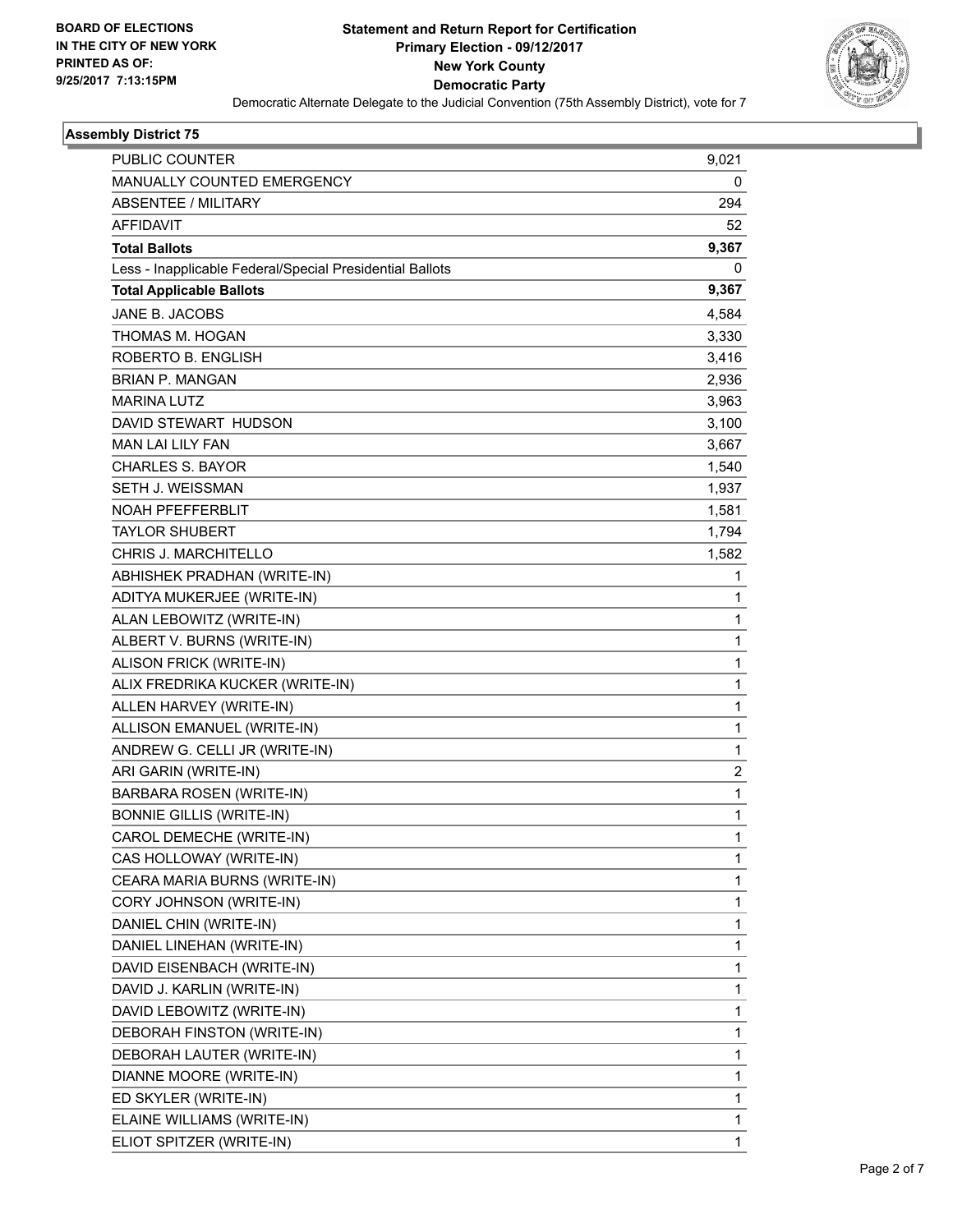

#### **Assembly District 75**

| ELIZABETH MAXMAN (WRITE-IN)    | 1            |
|--------------------------------|--------------|
| EMILY GOODMAN (WRITE-IN)       | 1            |
| EUGENE BERARDI (WRITE-IN)      | 1            |
| HAROLD DONOHUE (WRITE-IN)      | 1            |
| HERB MILLER (WRITE-IN)         | 1            |
| JAMES BAMBURY (WRITE-IN)       | 1            |
| JAMES CROOKSHANK (WRITE-IN)    | 1            |
| JEREMY STEINEMANN (WRITE-IN)   | 1            |
| JERRY RUSSO (WRITE-IN)         | $\mathbf{1}$ |
| JIMMY MCMANUS (WRITE-IN)       | 1            |
| JOEL MAXMAN (WRITE-IN)         | 1            |
| JOHN GRECO (WRITE-IN)          | $\mathbf{1}$ |
| JONATHAN LAUTER (WRITE-IN)     | 1            |
| JOSEPHINE DIAZ (WRITE-IN)      | 1            |
| JOSHUA LLODRAT (WRITE-IN)      | $\mathbf{1}$ |
| JUDY RICHHEIMER (WRITE-IN)     | 1            |
| JULIA DELL (WRITE-IN)          | 1            |
| KATHERINE SLAWINSKI (WRITE-IN) | $\mathbf{1}$ |
| KATHLEEN NIZZARI (WRITE-IN)    | 1            |
| L. TIMOTHY OBRIEN (WRITE-IN)   | 1            |
| LISA ME HOS (WRITE-IN)         | 1            |
| MARIA CASTRO (WRITE-IN)        | 1            |
| MARY E. BURNS (WRITE-IN)       | 1            |
| MARY SILVER (WRITE-IN)         | $\mathbf{1}$ |
| MATTHEW LEBOWITZ (WRITE-IN)    | 1            |
| MATTHEW POE (WRITE-IN)         | 1            |
| MAX YESTON (WRITE-IN)          | 1            |
| MICHAEL TOLKIN (WRITE-IN)      | 1            |
| PATRICK DEFFENBAUGH (WRITE-IN) | 1            |
| PETER SIMON (WRITE-IN)         | 1            |
| PHIL KELLY (WRITE-IN)          | 1            |
| PIERCE BRENNAN (WRITE-IN)      | 1            |
| RICHARD S. BASHNER (WRITE-IN)  | 1            |
| ROBERT C. KERMAN (WRITE-IN)    | $\mathbf{1}$ |
| ROBERT GANGI (WRITE-IN)        | 2            |
| ROBIN ROTHMAN (WRITE-IN)       | 1            |
| ROY YACKULIC (WRITE-IN)        | $\mathbf{1}$ |
| RUBY RINS (WRITE-IN)           | 1            |
| RYAN VICTOR PIERCE (WRITE-IN)  | 1            |
| SAM BRICKFIELD (WRITE-IN)      | 1            |
| SAMER HINEDI (WRITE-IN)        | 1            |
| SANDY HECKLER (WRITE-IN)       | 1            |
| SARAH TISHLER (WRITE-IN)       | 1            |
| SCOTT D. SANDERS (WRITE-IN)    | 1            |
| SCOTT STRINGER (WRITE-IN)      | 1            |
| SEAN TAYLOR (WRITE-IN)         | 1            |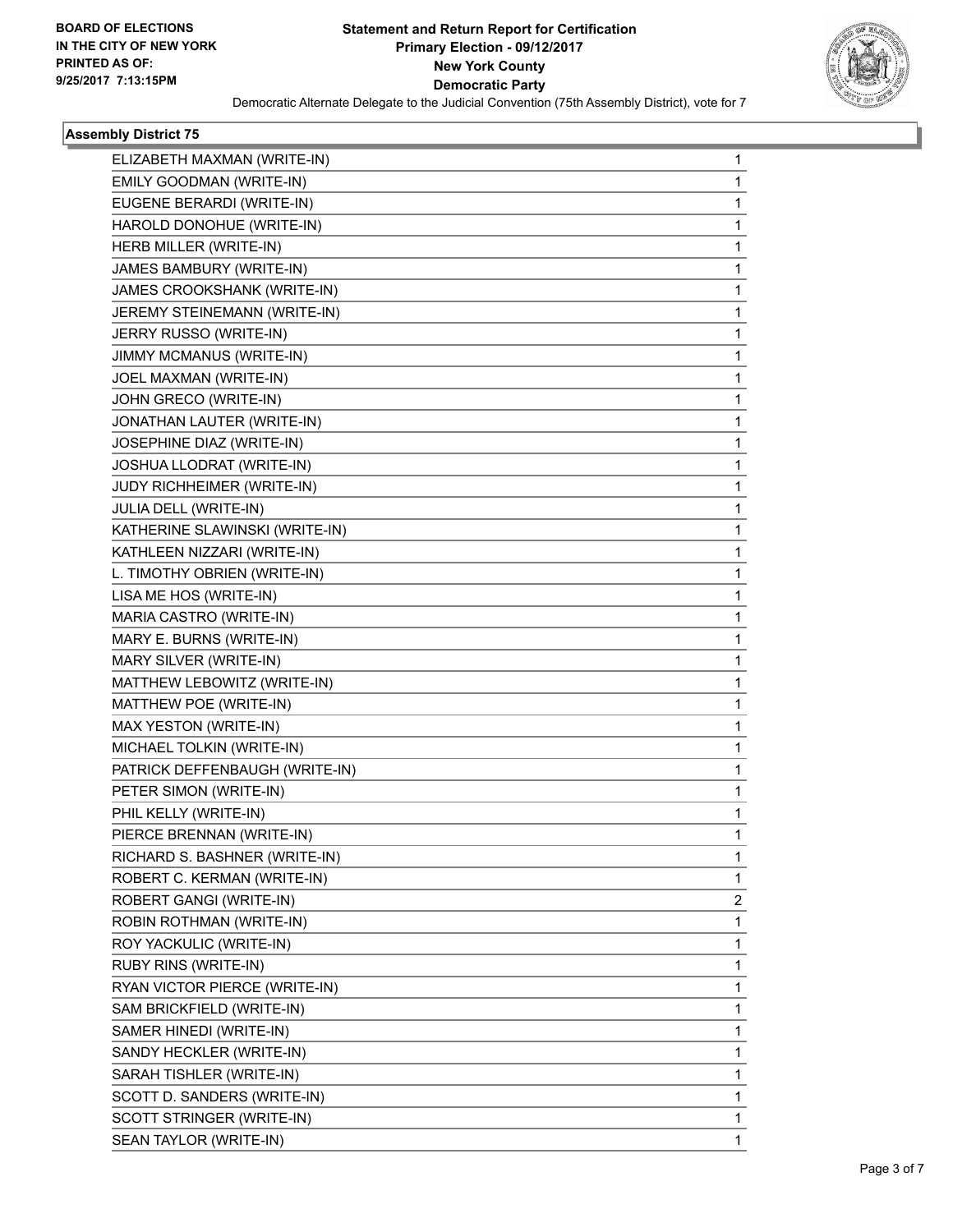

#### **Assembly District 75**

| SHERRI MAXMAN (WRITE-IN)                  |        |
|-------------------------------------------|--------|
| SUSANNE WASSON (WRITE-IN)                 |        |
| TAMIKA D. PAYNE (WRITE-IN)                |        |
| THOMAS A. BROWN (WRITE-IN)                |        |
| THOMAS ANSTIN BROWN (WRITE-IN)            |        |
| TOM GRECO (WRITE-IN)                      |        |
| TREY MICHAEL FELDMAN (WRITE-IN)           |        |
| UNATTRIBUTABLE WRITE-IN (WRITE-IN)        | 16     |
| UNCOUNTED WRITE-IN PER STATUTE (WRITE-IN) |        |
| VALENTINA MORALES (WRITE-IN)              |        |
| VIR COTTO (WRITE-IN)                      |        |
| WILLIAM BRAUNSCHNEIGER (WRITE-IN)         |        |
| YETTA KURLAND (WRITE-IN)                  |        |
| <b>Total Votes</b>                        | 33,533 |
| Unrecorded                                | 32,036 |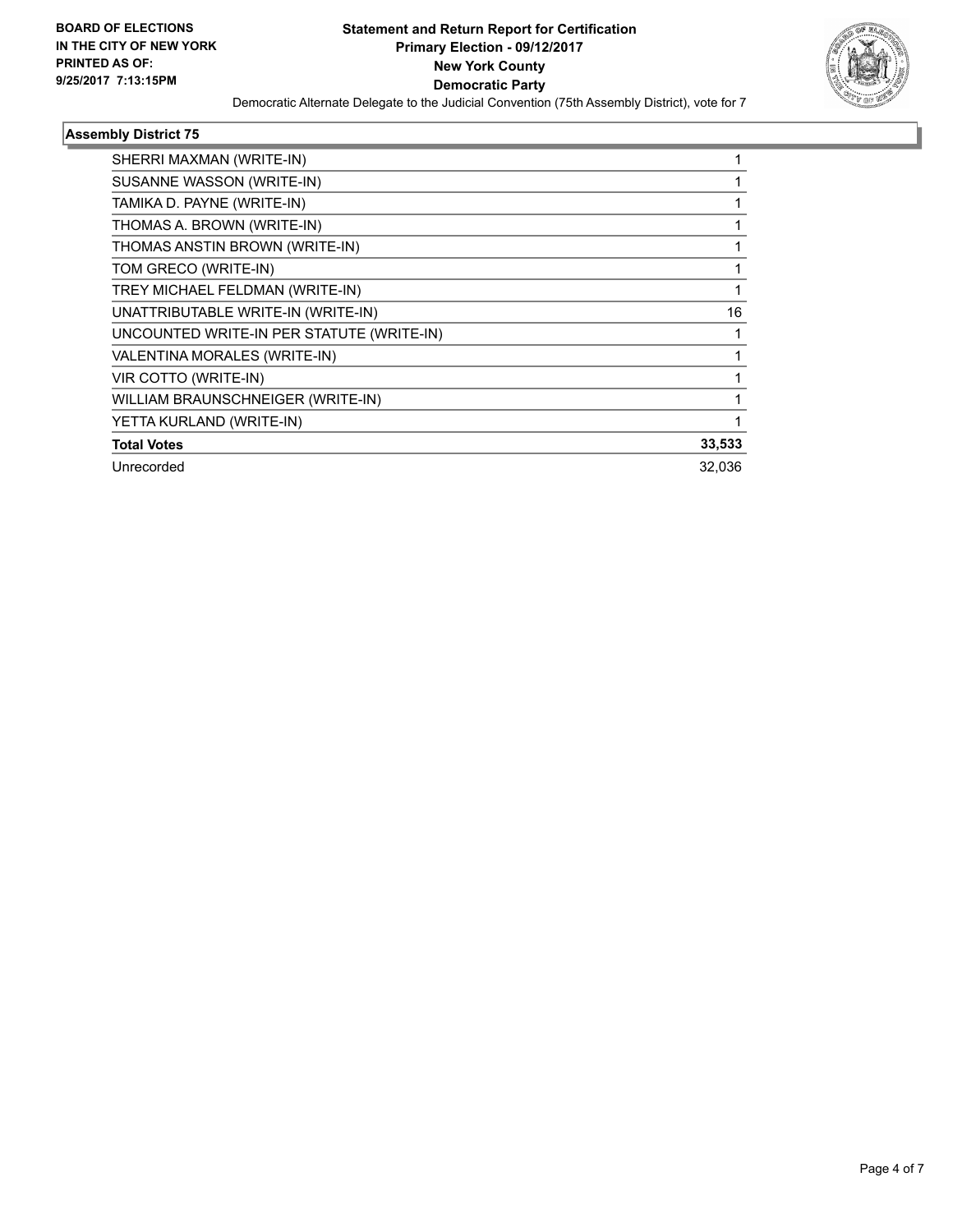

#### **Total for Democratic Alternate Delegate to the Judicial Convention (75th Assembly District) - New York County**

| PUBLIC COUNTER                                           | 9,021        |
|----------------------------------------------------------|--------------|
| MANUALLY COUNTED EMERGENCY                               | 0            |
| ABSENTEE / MILITARY                                      | 294          |
| AFFIDAVIT                                                | 52           |
| <b>Total Ballots</b>                                     | 9,367        |
| Less - Inapplicable Federal/Special Presidential Ballots | 0            |
| <b>Total Applicable Ballots</b>                          | 9,367        |
| JANE B. JACOBS                                           | 4,584        |
| THOMAS M. HOGAN                                          | 3,330        |
| ROBERTO B. ENGLISH                                       | 3,416        |
| <b>BRIAN P. MANGAN</b>                                   | 2,936        |
| <b>MARINA LUTZ</b>                                       | 3,963        |
| DAVID STEWART HUDSON                                     | 3,100        |
| <b>MAN LAI LILY FAN</b>                                  | 3,667        |
| <b>CHARLES S. BAYOR</b>                                  | 1,540        |
| SETH J. WEISSMAN                                         | 1,937        |
| <b>NOAH PFEFFERBLIT</b>                                  | 1,581        |
| <b>TAYLOR SHUBERT</b>                                    | 1,794        |
| CHRIS J. MARCHITELLO                                     | 1,582        |
| ABHISHEK PRADHAN (WRITE-IN)                              | 1            |
| ADITYA MUKERJEE (WRITE-IN)                               | 1            |
| ALAN LEBOWITZ (WRITE-IN)                                 | 1            |
| ALBERT V. BURNS (WRITE-IN)                               | $\mathbf{1}$ |
| ALISON FRICK (WRITE-IN)                                  | 1            |
| ALIX FREDRIKA KUCKER (WRITE-IN)                          | 1            |
| ALLEN HARVEY (WRITE-IN)                                  | $\mathbf{1}$ |
| ALLISON EMANUEL (WRITE-IN)                               | 1            |
| ANDREW G. CELLI JR (WRITE-IN)                            | $\mathbf 1$  |
| ARI GARIN (WRITE-IN)                                     | 2            |
| <b>BARBARA ROSEN (WRITE-IN)</b>                          | $\mathbf{1}$ |
| <b>BONNIE GILLIS (WRITE-IN)</b>                          | 1            |
| CAROL DEMECHE (WRITE-IN)                                 | $\mathbf{1}$ |
| CAS HOLLOWAY (WRITE-IN)                                  | 1            |
| CEARA MARIA BURNS (WRITE-IN)                             | 1            |
| CORY JOHNSON (WRITE-IN)                                  | 1            |
| DANIEL CHIN (WRITE-IN)                                   | 1            |
| DANIEL LINEHAN (WRITE-IN)                                | 1            |
| DAVID EISENBACH (WRITE-IN)                               | 1            |
| DAVID J. KARLIN (WRITE-IN)                               | 1            |
| DAVID LEBOWITZ (WRITE-IN)                                | 1            |
| DEBORAH FINSTON (WRITE-IN)                               | 1            |
| DEBORAH LAUTER (WRITE-IN)                                | 1            |
| DIANNE MOORE (WRITE-IN)                                  | 1            |
| ED SKYLER (WRITE-IN)                                     | 1            |
| ELAINE WILLIAMS (WRITE-IN)                               | 1            |
| ELIOT SPITZER (WRITE-IN)                                 | 1            |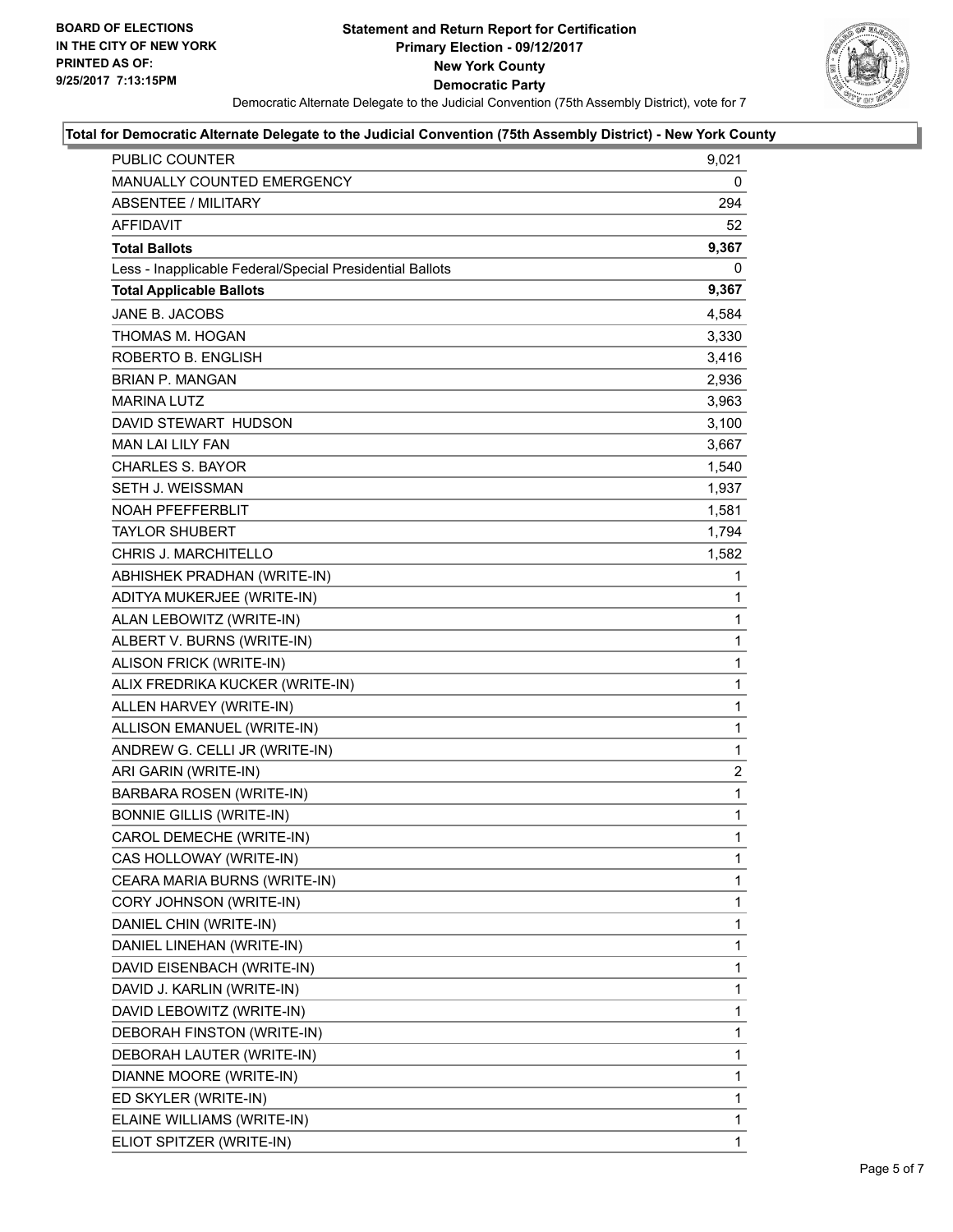#### **Statement and Return Report for Certification Primary Election - 09/12/2017 New York County Democratic Party** Democratic Alternate Delegate to the Judicial Convention (75th Assembly District), vote for 7



## **Total for Democratic Alternate Delegate to the Judicial Convention (75th Assembly District) - New York County**

| ELIZABETH MAXMAN (WRITE-IN)    | 1 |
|--------------------------------|---|
| EMILY GOODMAN (WRITE-IN)       | 1 |
| EUGENE BERARDI (WRITE-IN)      | 1 |
| HAROLD DONOHUE (WRITE-IN)      | 1 |
| HERB MILLER (WRITE-IN)         | 1 |
| JAMES BAMBURY (WRITE-IN)       | 1 |
| JAMES CROOKSHANK (WRITE-IN)    | 1 |
| JEREMY STEINEMANN (WRITE-IN)   | 1 |
| JERRY RUSSO (WRITE-IN)         | 1 |
| JIMMY MCMANUS (WRITE-IN)       | 1 |
| JOEL MAXMAN (WRITE-IN)         | 1 |
| JOHN GRECO (WRITE-IN)          | 1 |
| JONATHAN LAUTER (WRITE-IN)     | 1 |
| JOSEPHINE DIAZ (WRITE-IN)      | 1 |
| JOSHUA LLODRAT (WRITE-IN)      | 1 |
| JUDY RICHHEIMER (WRITE-IN)     | 1 |
| JULIA DELL (WRITE-IN)          | 1 |
| KATHERINE SLAWINSKI (WRITE-IN) | 1 |
| KATHLEEN NIZZARI (WRITE-IN)    | 1 |
| L. TIMOTHY OBRIEN (WRITE-IN)   | 1 |
| LISA ME HOS (WRITE-IN)         | 1 |
| MARIA CASTRO (WRITE-IN)        | 1 |
| MARY E. BURNS (WRITE-IN)       | 1 |
| MARY SILVER (WRITE-IN)         | 1 |
| MATTHEW LEBOWITZ (WRITE-IN)    | 1 |
| MATTHEW POE (WRITE-IN)         | 1 |
| MAX YESTON (WRITE-IN)          | 1 |
| MICHAEL TOLKIN (WRITE-IN)      | 1 |
| PATRICK DEFFENBAUGH (WRITE-IN) | 1 |
| PETER SIMON (WRITE-IN)         | 1 |
| PHIL KELLY (WRITE-IN)          | 1 |
| PIERCE BRENNAN (WRITE-IN)      | 1 |
| RICHARD S. BASHNER (WRITE-IN)  | 1 |
| ROBERT C. KERMAN (WRITE-IN)    | 1 |
| ROBERT GANGI (WRITE-IN)        | 2 |
| ROBIN ROTHMAN (WRITE-IN)       | 1 |
| ROY YACKULIC (WRITE-IN)        | 1 |
| RUBY RINS (WRITE-IN)           | 1 |
| RYAN VICTOR PIERCE (WRITE-IN)  | 1 |
| SAM BRICKFIELD (WRITE-IN)      | 1 |
| SAMER HINEDI (WRITE-IN)        | 1 |
| SANDY HECKLER (WRITE-IN)       | 1 |
| SARAH TISHLER (WRITE-IN)       | 1 |
| SCOTT D. SANDERS (WRITE-IN)    | 1 |
| SCOTT STRINGER (WRITE-IN)      | 1 |
| SEAN TAYLOR (WRITE-IN)         | 1 |
|                                |   |